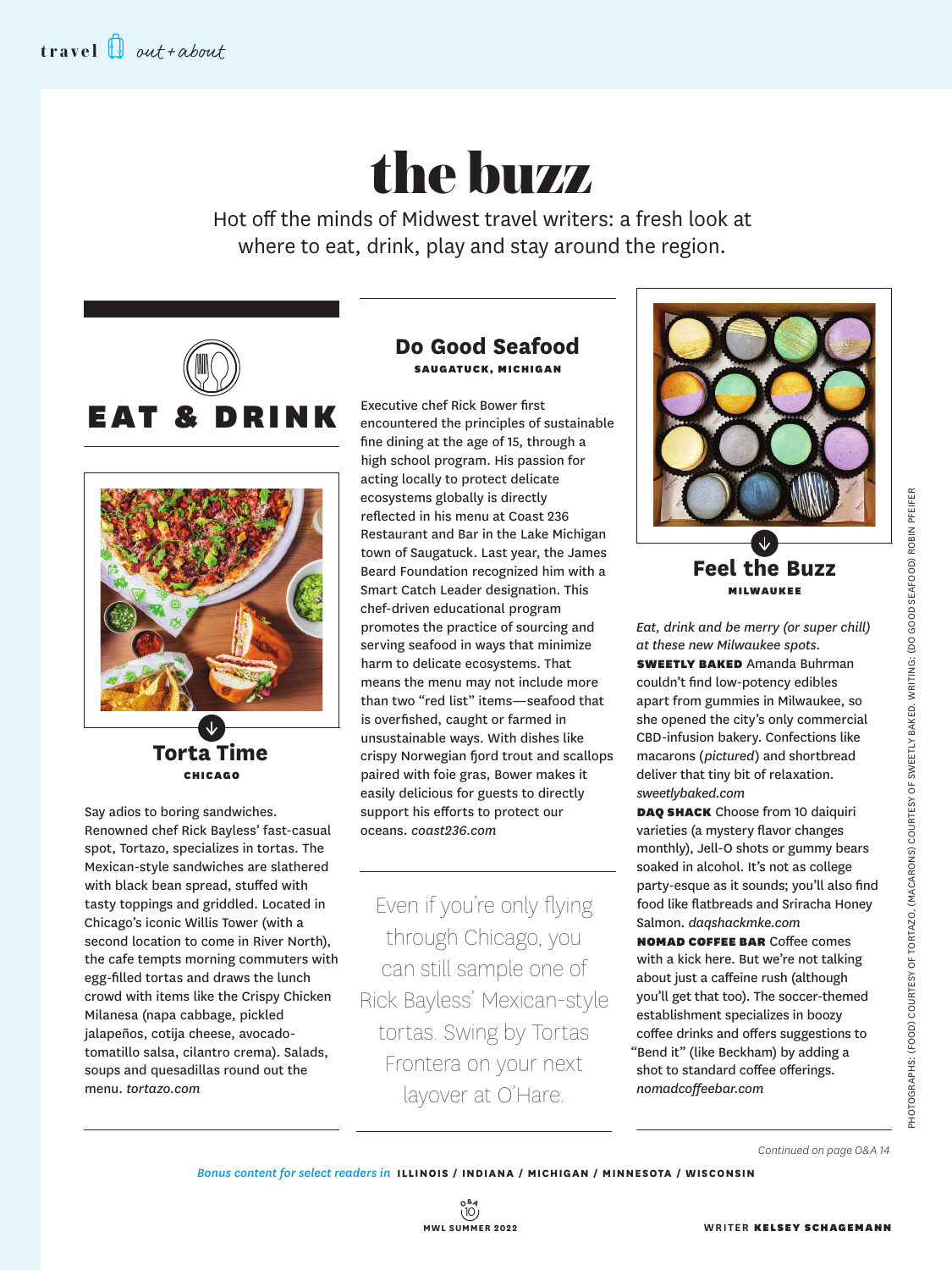*Continued from page O&A 10*

#### **Hot Off the Grill** DETROIT

Neon red lights. Upbeat music. Bold flavors. A sleek and sexy atmosphere. Welcome to Barda, Detroit's first Argentinian restaurant. "Everything here is touched by a blazing flame before it's plated by one of our chefs," says Samantha Mera, Barda's general manager. "The lingering smells of wood fire, chimichurri and charred onions are unforgettable." Headed up by Buenos Aires-born chef Javier Bardauil (whose nickname supplied the restaurant's moniker), the restaurant has a menu that hearkens to Latin roots. Try a strip loin steak with "chimibutter," saffron rice with seafood or Peruvian potatoes with cured egg yolk. *bardadetroit.com*

## **Pass the Schmear INDIANAPOLIS**

There was a time when you might have envied those in Josh Greeson's inner circle. Greeson, who worked in real estate, regularly brought his homemade sourdough bagels to holidays and family gatherings. Fortunately for the rest of us, Greeson turned his hobby into a delivery service in 2019 and recently opened a brick-and-mortar shop with his wife, Emily. "Downtown Indianapolis was a bagel desert when I first introduced our bagels," Greeson says. Now, Sidedoor Bagel is the go-to spot for sourdoughbased, boiled-and-baked bagels in fan-favorite flavors like pretzel, spicy everything and rosemary sea salt, as well as a rotating selection of schmears.





**Summer Song** MILWAUKEE

Get ready to boogie. Summerfest, billed as the world's largest music festival, returns to downtown Milwaukee in June and July. This year, the festival's eclectic, multigenre acts include Jason Aldean, Avril Lavigne, Backstreet Boys, Justin Bieber, Halsey, Lil Wayne, Wu-Tang Clan and Rod Stewart.

Bop from one stage to another—there are 12 in all—and snap a selfie against the backdrop of Lake Michigan. By no means an adults-only affair, Summerfest lures families with extensive food stalls and a newly revamped rainbow-hued park, where rockers-to-be can jam out on interactive musical play sets. *summerfest.com* 

#### **Wine on the Greens** LAKE GENEVA, WISCONSIN

Whether you prefer to pair your wine with fine dining, charcuterie, handcrafted pizza or barbecue (yes, we said barbecue), the Destination Geneva National Food and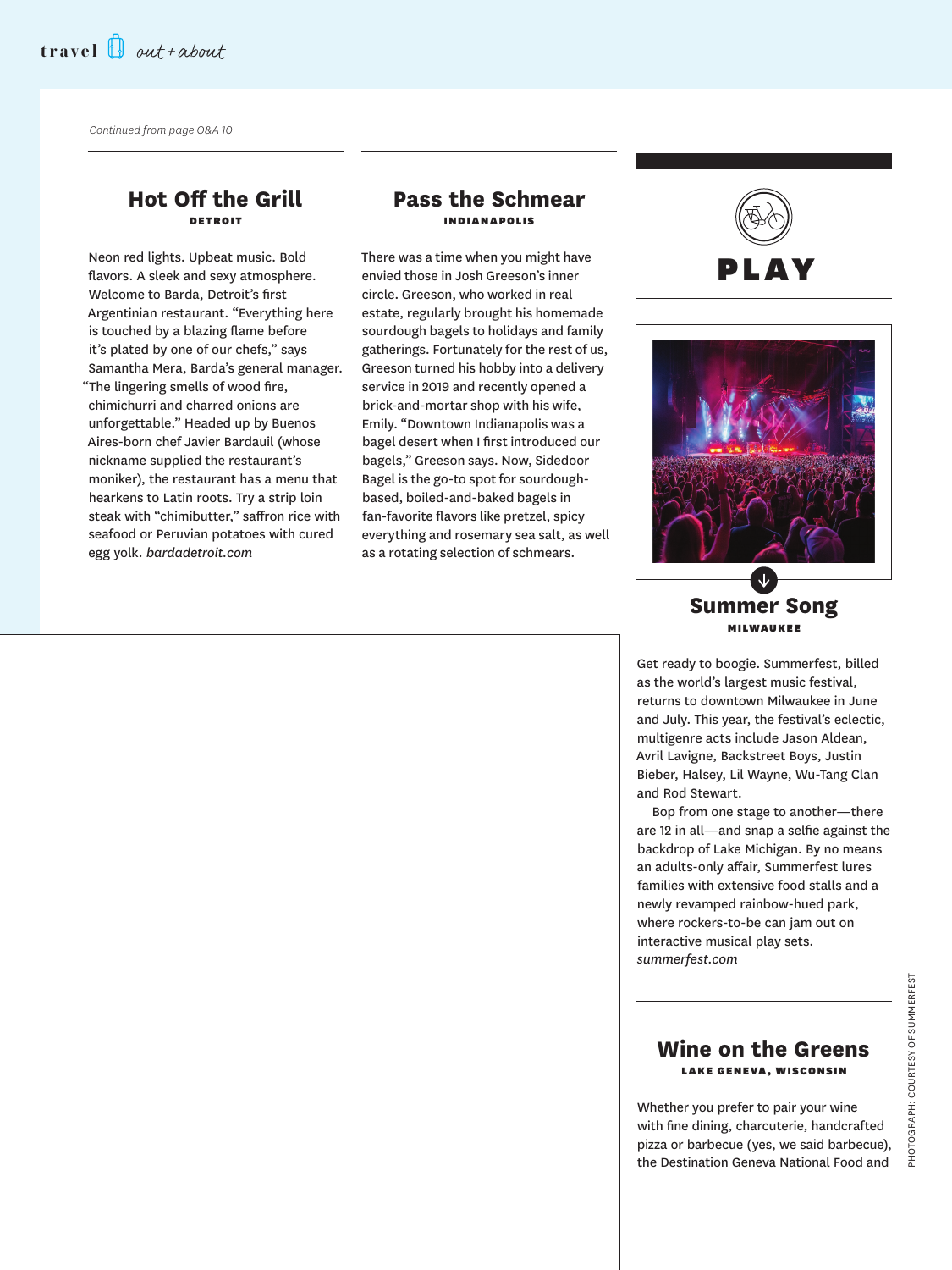# **travel** out+about

Wine Festival can make it happen. Held July 7–9 this year, the festival invites visitors to unwind against a backdrop of verdant green—the golf courses of the Geneva National Resort and Club.

Festivalgoers can also pack their clubs for the weekend, but don't despair if that's not you. The Dance Floor—a new putting course with firepits, a taco bar and cantina, bocce ball, and surround sound—offers another way to enjoy summer's finest days and nights. *destinationgn.com*



**Never Forget** SKOKIE, ILLINOIS

A sobering new exhibit at the Illinois Holocaust Museum and Education Center allows visitors to virtually walk alongside a Holocaust survivor as they share their story and revisit their past. Museumgoers don a VR headset to watch one of two powerful films led by survivors George Brent and the late Fritzie Fritzshall. The 360-degree visual and audio experience transports visitors to both present-day and historic Auschwitz, Mauthausen and Ebensee concentration camps. "Seventy years later, you go through this again and see places you haven't seen in 70 years," says 90-year-old Brent. "The places I have seen in VR are completely different from how I remember them when I was in the concentration camp. When I saw my hometown and my father's pharmacy, that really hit me emotionally."

*The Journey Back* is situated beneath the train tracks that lead to the museum's German-period railcar, similar to the ones that transported many Jews to camps throughout occupied Europe. *ilholocaustmuseum.org*

#### **Say Ahh** MINNEAPOLIS

Soak, sweat or shiatsu your worries away at the new Watershed Spa and Baths. "A watershed moment is a turning point, a time when important change happens," says founder Nell Rueckl, a leader in the spa industry. "We are at a moment in history when we need deep healing for ourselves, our communities and our planet." Occupying 11,000 square feet of the historic Switch House building in the St. Anthony Main neighborhood, the space emphasizes communal bathing with its soaking pool, cold plunge, steam room and sauna. The spa offers holistic treatments like bodywork, acupuncture and vibrational sound therapy. Let the healing begin. *watershedspa.com*

### **Bask in the Afterglow** CHICAGO

A warm flicker illuminates the faces of a jazz quartet as they launch into "Can't Buy Me Love." The lighting, instruments and venue (in this case, a Lutheran church) are unexpected for a tribute to The Beatles—and that's exactly the point. Candlelight Concerts pop up at diverse locations throughout Chicago. Attendees might hear a string quartet playing *The Four Seasons* (or Taylor Swift songs), a choir trilling gospel classics or a jazz ensemble featuring Latin hits. No matter the genre, the juxtapositions and mood lighting are sure to delight. *feverup.com/chicago/candlelight* 

16 **O&AMWL SUMMER 2022**